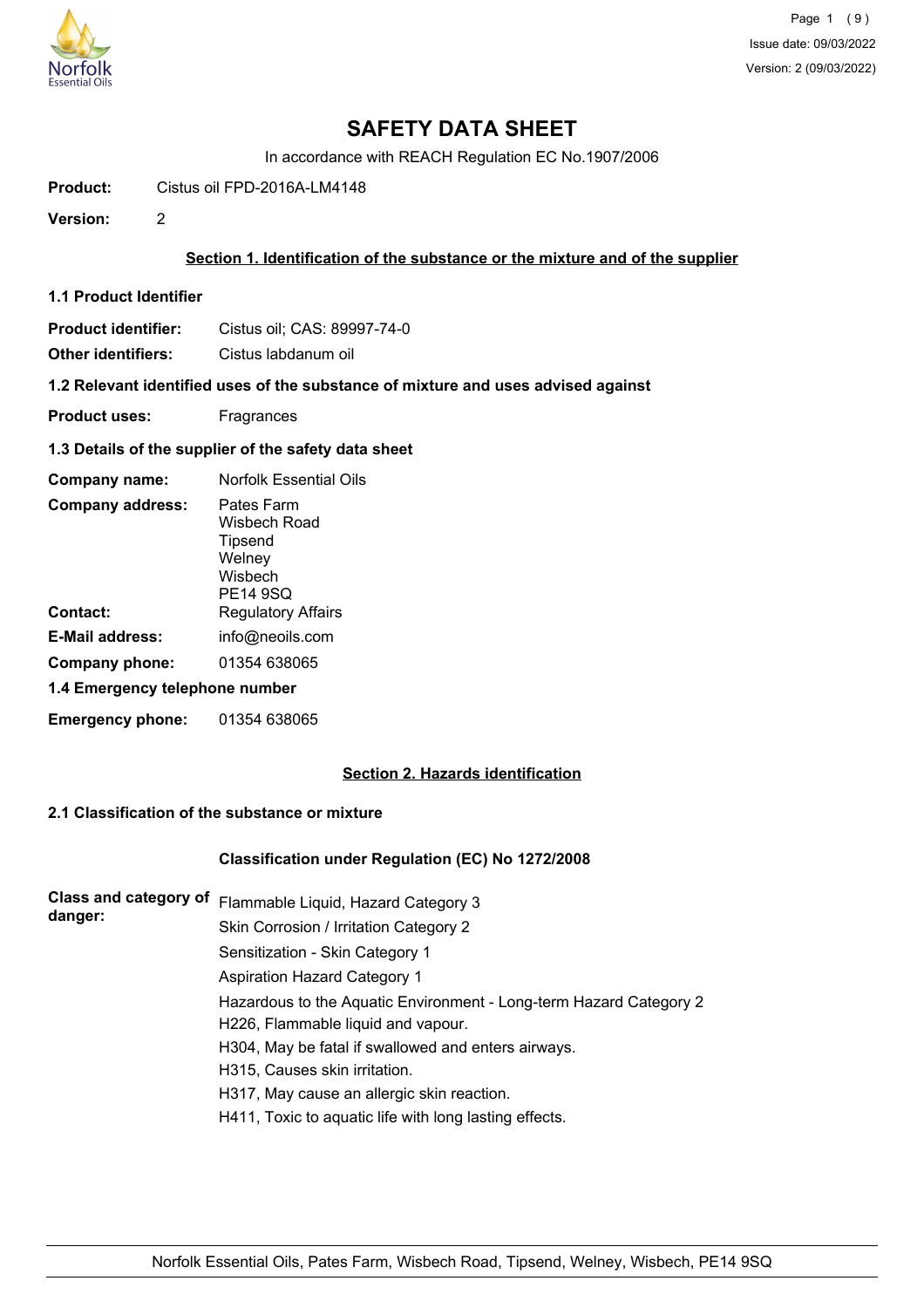

In accordance with REACH Regulation EC No.1907/2006

**Product:** Cistus oil FPD-2016A-LM4148

- **Version:** 2
- **2.2 Label elements**

|                                     | Classification under Regulation (EC) No 1272/2008                                                                                                            |
|-------------------------------------|--------------------------------------------------------------------------------------------------------------------------------------------------------------|
| Signal word:                        | Danger                                                                                                                                                       |
| <b>Hazard statements:</b>           | H226, Flammable liquid and vapour.                                                                                                                           |
|                                     | H304, May be fatal if swallowed and enters airways.                                                                                                          |
|                                     | H315, Causes skin irritation.                                                                                                                                |
|                                     | H317, May cause an allergic skin reaction.                                                                                                                   |
|                                     | H411, Toxic to aquatic life with long lasting effects.                                                                                                       |
| <b>M</b> factor:                    | None                                                                                                                                                         |
| <b>Supplemental</b><br>Information: | None                                                                                                                                                         |
| <b>Precautionary</b>                | P210, Keep away from heat, sparks, open flames and hot surfaces. - No smoking.                                                                               |
| statements:                         | P233, Keep container tightly closed.                                                                                                                         |
|                                     | P240, Ground/bond container and receiving equipment.                                                                                                         |
|                                     | P241, Use explosion-proof electrical, ventilating and lighting equipment.                                                                                    |
|                                     | P242, Use only non-sparking tools.                                                                                                                           |
|                                     | P243, Take precautionary measures against static discharge.                                                                                                  |
|                                     | P261, Avoid breathing vapour or dust.                                                                                                                        |
|                                     | P264, Wash hands and other contacted skin thoroughly after handling.                                                                                         |
|                                     | P272, Contaminated work clothing should not be allowed out of the workplace.                                                                                 |
|                                     | P273, Avoid release to the environment.                                                                                                                      |
|                                     | P280, Wear protective gloves/eye protection/face protection.                                                                                                 |
|                                     | P301/310, IF SWALLOWED: Immediately call a POISON CENTER or doctor/physician.                                                                                |
|                                     | P303/361/353, IF ON SKIN (or hair): Remove/take off immediately all contaminated clothing.<br>Rinse skin with water/shower.<br>P331, Do not induce vomiting. |
|                                     | P333/313, If skin irritation or rash occurs: Get medical advice/attention.                                                                                   |
|                                     | P362, Take off contaminated clothing and wash before reuse.                                                                                                  |
|                                     | P370/378, In case of fire: Use carbon dioxide, dry chemical, foam for extinction.                                                                            |
|                                     | P391, Collect spillage.                                                                                                                                      |
|                                     | P403/235, Store in a well-ventilated place. Keep cool.                                                                                                       |
|                                     | P405, Store locked up.                                                                                                                                       |
|                                     | P501, Dispose of contents/container to approved disposal site, in accordance with local<br>regulations.                                                      |
|                                     |                                                                                                                                                              |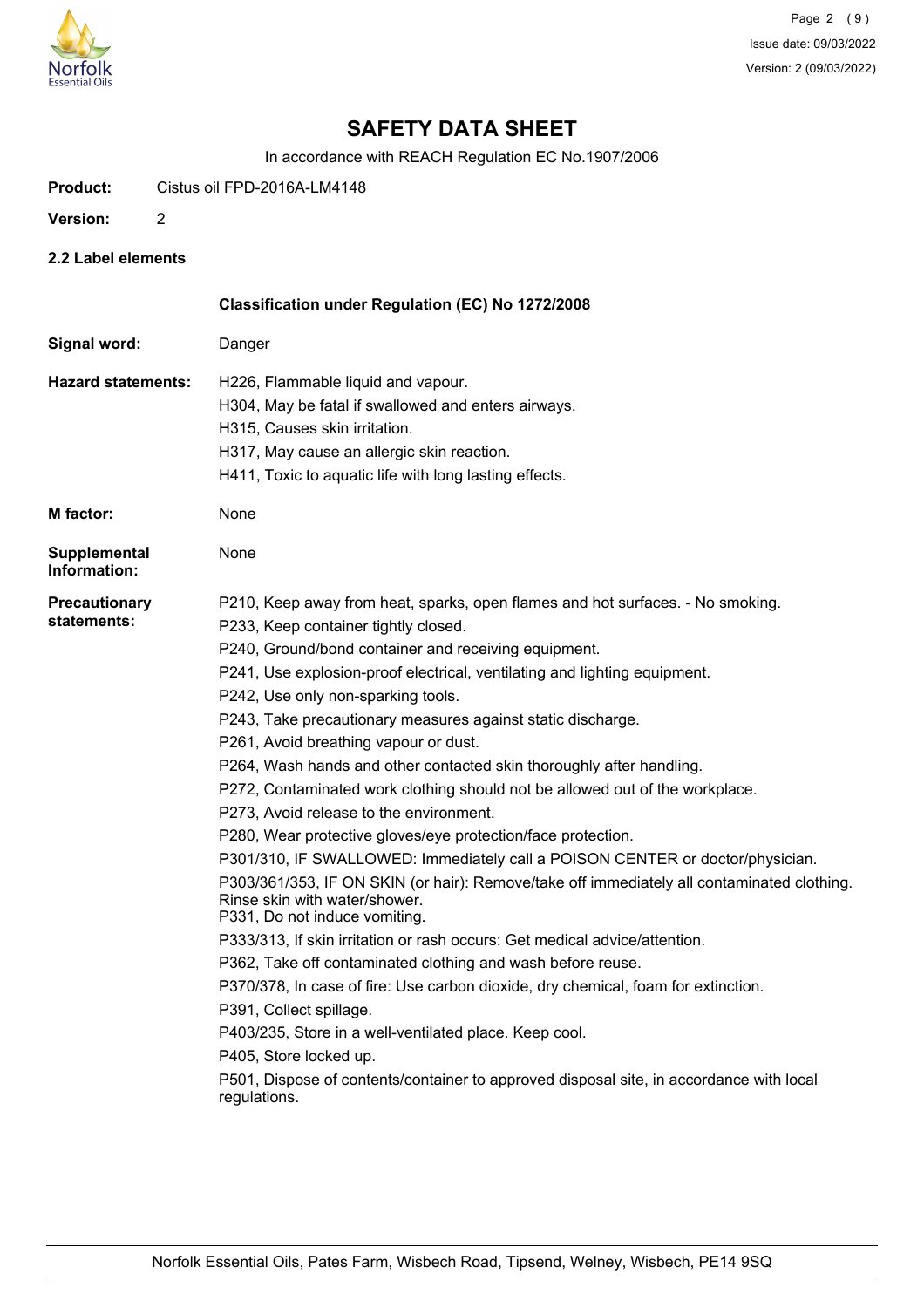

In accordance with REACH Regulation EC No.1907/2006



# **Section 3. Composition / information on ingredients**

### **3.1 Substances**

**Product identifier:** Cistus oil; CAS: 89997-74-0

### **Contains:**

| <b>Name</b>           | <b>CAS</b> | EC.       | <b>REACH Registration</b><br>No. | $\frac{9}{6}$ | <b>Classification for</b><br>(CLP) 1272/2008                                                                                       |
|-----------------------|------------|-----------|----------------------------------|---------------|------------------------------------------------------------------------------------------------------------------------------------|
| alpha-Pinene          | 80-56-8    | 201-291-9 |                                  | 10-<20%       | Flam. Lig. 3-Skin Irrit.<br>2-Skin Sens. 1B-Asp.<br>Tox 1-Aquatic Acute 1-<br>Aquatic Chronic 1:<br>H226-H304-H315-<br>H317-H410,- |
| Eucalyptol            | 470-82-6   | 207-431-5 |                                  | $1 - 5%$      | Flam. Lig. 3-Skin Sens.<br>1B;H226-H317,-                                                                                          |
| p-Cymene              | 99-87-6    | 202-796-7 |                                  | $1 - 5%$      | Flam. Liq. 3-Asp. Tox<br>1-Aquatic Chronic 2;<br>H226-H304-H411,-                                                                  |
| alpha-Terpineol       | 98-55-5    | 202-680-6 |                                  | $1 - 5%$      | Skin Irrit. 2-Eye Irrit. 2;<br>H315-H319,-                                                                                         |
| Acetophenone          | 98-86-2    | 202-708-7 |                                  | $1 - 5%$      | Acute Tox. 4-Eye Irrit.<br>2;H302-H319,-                                                                                           |
| 4-Carvomenthenol      | 562-74-3   | 209-235-5 |                                  | $1 - 5%$      | Acute Tox, 4-Skin Irrit.<br>2-Eye Irrit. 2;H302-<br>H315-H319.-                                                                    |
| Camphene              | 79-92-5    | 201-234-8 |                                  | $1 - 5%$      | Flam. Liq. 3-Flam. Sol.<br>2-Aquatic Acute 1-<br>Aquatic Chronic 1:<br>H226-H228-H410.-                                            |
| dl-Limonene (racemic) | 138-86-3   | 205-341-0 |                                  | $0.1 - 1\%$   | Flam. Lig. 3-Skin Irrit.<br>2-Skin Sens. 1B-Asp.<br>Tox 1-Aquatic Acute 1-<br>Aquatic Chronic 1;<br>H226-H304-H315-<br>H317-H410,- |
| <b>I</b> beta-Pinene  | 127-91-3   | 204-872-5 |                                  | $0.1 - 1%$    | Flam. Lig. 3-Skin Irrit.<br>2-Skin Sens. 1B-Asp.<br>Tox 1-Aquatic Acute 1-<br>Aquatic Chronic 1;<br>H226-H304-H315-<br>H317-H410.- |
| Thymol                | 89-83-8    | 201-944-8 |                                  | $0.1 - 1\%$   | Acute Tox. 4-Skin Corr.<br>1B-Eye Dam. 1-Aquatic<br>Chronic 2;H302-H314-<br>H411,-                                                 |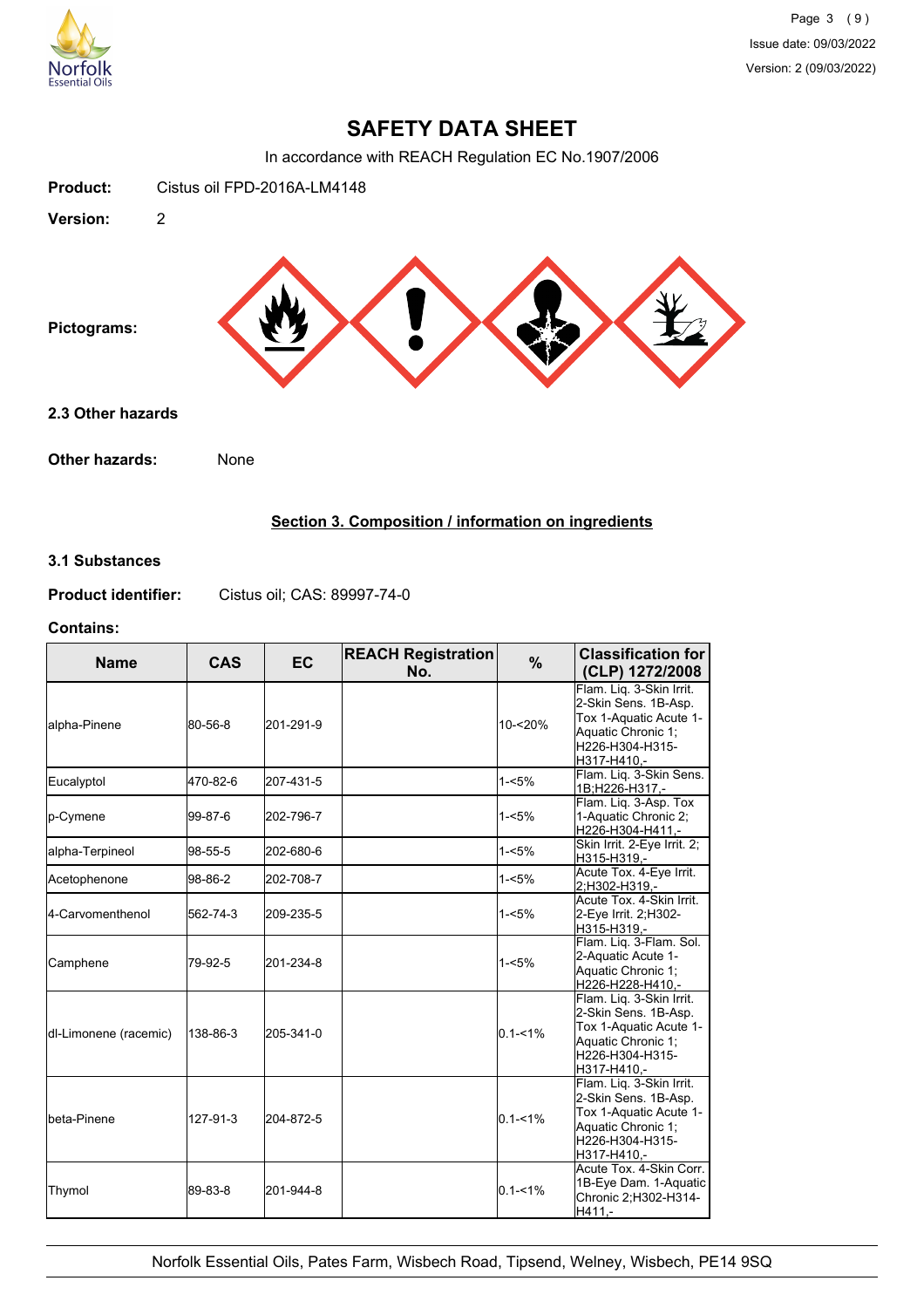

Page 4 (9) Issue date: 09/03/2022 Version: 2 (09/03/2022)

# **SAFETY DATA SHEET**

In accordance with REACH Regulation EC No.1907/2006

**Product:** Cistus oil FPD-2016A-LM4148

**Version:** 2

## **Section 4. First-aid measures**

#### **4.1 Description of first aid measures**

| Inhalation:           | Remove from exposure site to fresh air, keep at rest, and obtain medical attention.                           |
|-----------------------|---------------------------------------------------------------------------------------------------------------|
| Eye exposure:         | Flush immediately with water for at least 15 minutes. Contact physician if symptoms persist.                  |
| <b>Skin exposure:</b> | IF ON SKIN (or hair): Remove/take off immediately all contaminated clothing. Rinse skin with<br>water/shower. |
| Ingestion:            | IF SWALLOWED: Immediately call a POISON CENTER or doctor/physician.                                           |

### **4.2 Most important symptoms and effects, both acute and delayed**

May be fatal if swallowed and enters airways. Causes skin irritation. May cause an allergic skin reaction.

### **4.3 Indication of any immediate medical attention and special treatment needed**

None expected, see Section 4.1 for further information.

## **SECTION 5: Firefighting measures**

#### **5.1 Extinguishing media**

Suitable media: Carbon dioxide, Dry chemical, Foam.

#### **5.2 Special hazards arising from the substance or mixture**

In case of fire, may be liberated: Carbon monoxide, Unidentified organic compounds.

#### **5.3 Advice for fire fighters:**

In case of insufficient ventilation, wear suitable respiratory equipment.

#### **Section 6. Accidental release measures**

# **6.1 Personal precautions, protective equipment and emergency procedures:**

Avoid inhalation. Avoid contact with skin and eyes. See protective measures under Section 7 and 8.

# **6.2 Environmental precautions:**

Keep away from drains, surface and ground water, and soil.

# **6.3 Methods and material for containment and cleaning up:**

Remove ignition sources. Provide adequate ventilation. Avoid excessive inhalation of vapours. Contain spillage immediately by use of sand or inert powder. Dispose of according to local regulations.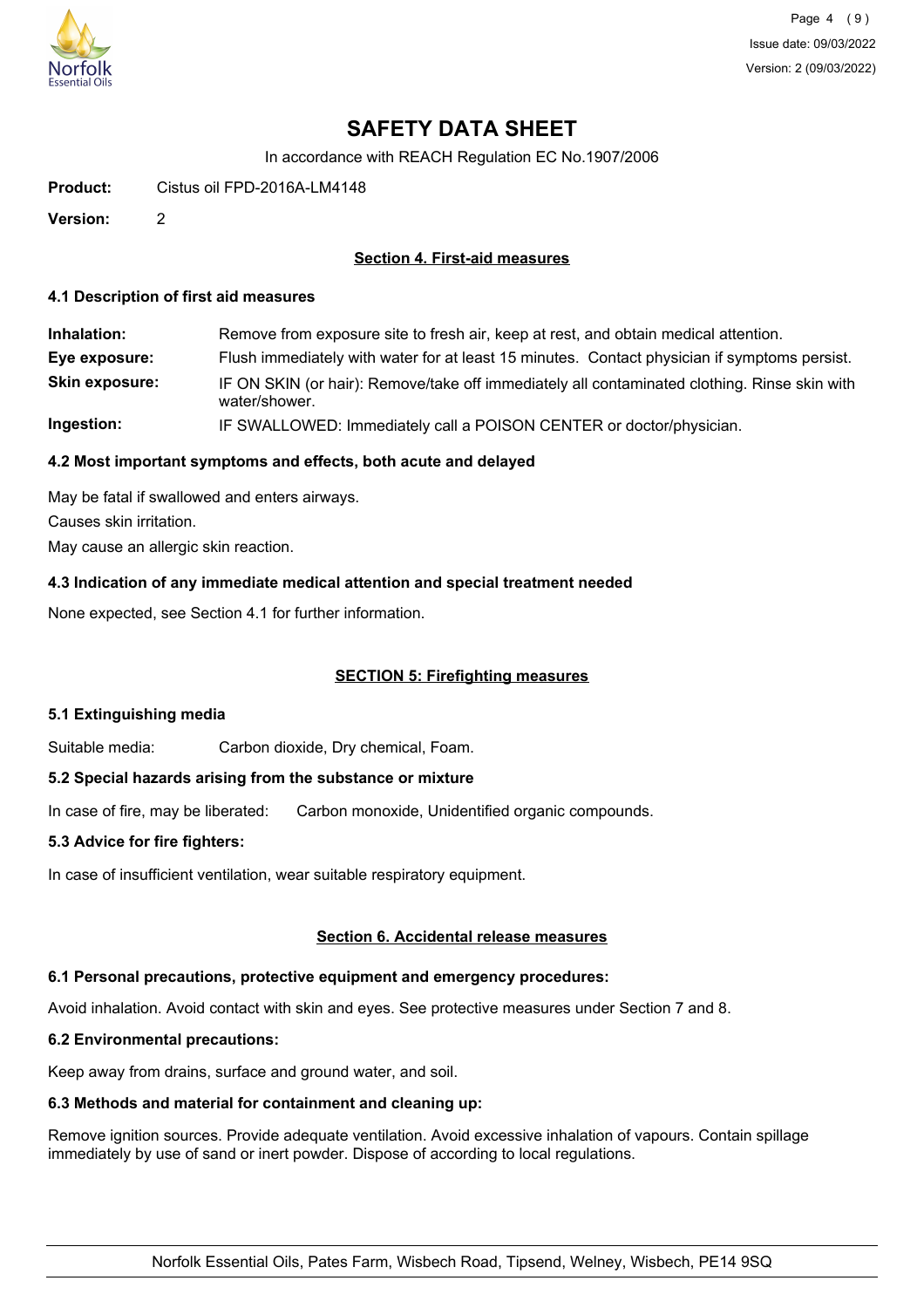

Page 5 (9) Issue date: 09/03/2022 Version: 2 (09/03/2022)

# **SAFETY DATA SHEET**

In accordance with REACH Regulation EC No.1907/2006

**Product:** Cistus oil FPD-2016A-LM4148

**Version:** 2

### **6.4 Reference to other sections:**

Also refer to sections 8 and 13.

## **Section 7. Handling and storage**

#### **7.1 Precautions for safe handling:**

Keep away from heat, sparks, open flames and hot surfaces. - No smoking.

#### **7.2 Conditions for safe storage, including any incompatibilities:**

Ground/bond container and receiving equipment. Use only non-sparking tools. Take precautionary measures against static discharge.

### **7.3 Specific end use(s):**

Fragrances: Use in accordance with good manufacturing and industrial hygiene practices.

#### **Section 8. Exposure controls/personal protection**

#### **8.1 Control parameters**

Workplace exposure limits: Not Applicable

#### **8.2 Exposure Controls**

#### **Eye / Skin Protection**

Wear protective gloves/eye protection/face protection

#### **Respiratory Protection**

Under normal conditions of use and where adequate ventilation is available to prevent build up of excessive vapour, this material should not require special engineering controls. However, in conditions of high or prolonged use, or high temperature or other conditions which increase exposure, the following engineering controls can be used to minimise exposure to personnel: a) Increase ventilation of the area with local exhaust ventilation. b) Personnel can use an approved, appropriately fitted respirator with organic vapour cartridge or canisters and particulate filters. c) Use closed systems for transferring and processing this material.

Also refer to Sections 2 and 7.

#### **Section 9. Physical and chemical properties**

#### **9.1 Information on basic physical and chemical properties**

| Appearance:                     | Not determined |
|---------------------------------|----------------|
| Odour:                          | Not determined |
| <b>Odour threshold:</b>         | Not determined |
| pH:                             | Not determined |
| Melting point / freezing point: | Not determined |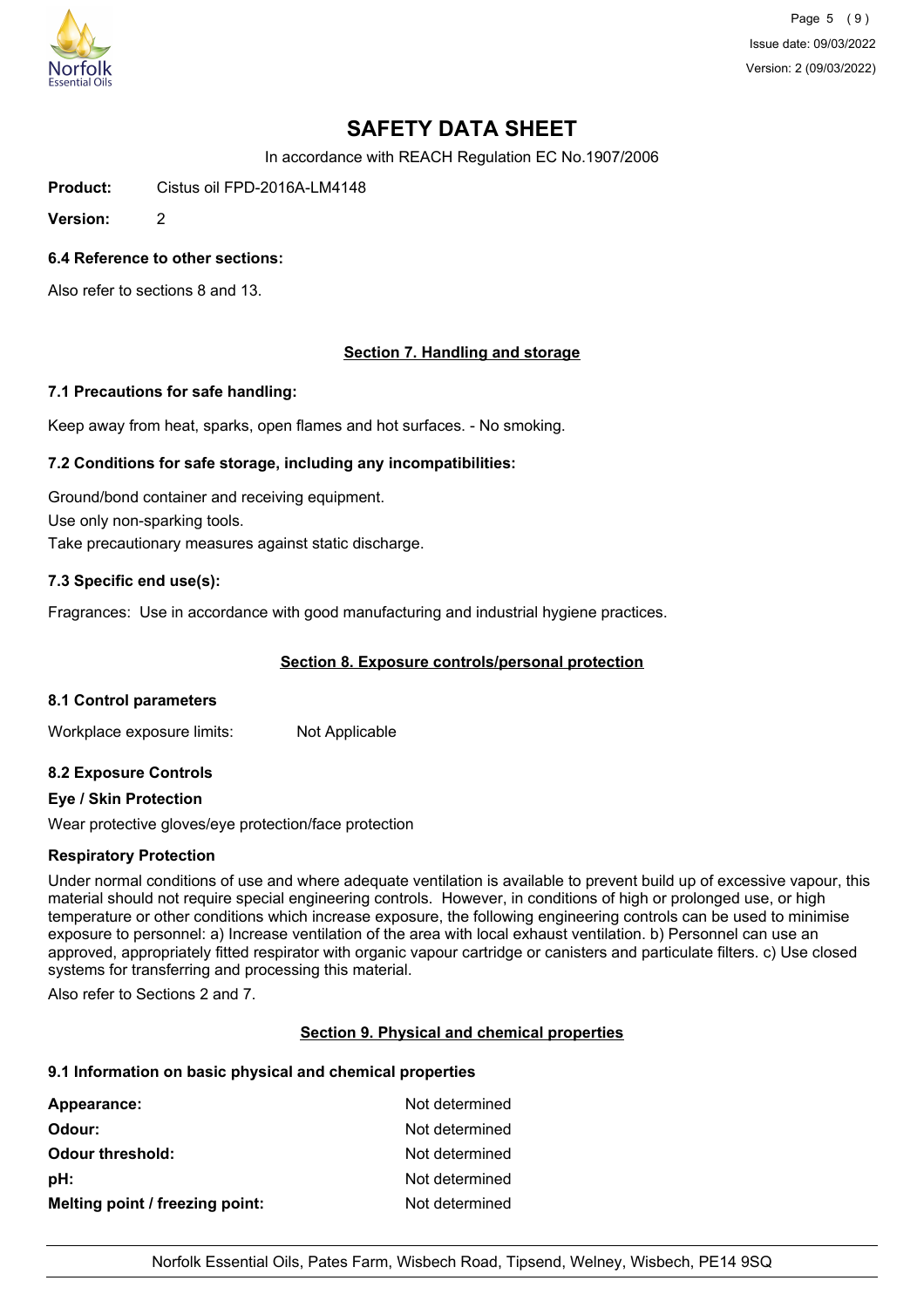

Page 6 (9) Issue date: 09/03/2022 Version: 2 (09/03/2022)

# **SAFETY DATA SHEET**

In accordance with REACH Regulation EC No.1907/2006

**Product:** Cistus oil FPD-2016A-LM4148

**Version:** 2

| Initial boiling point / range:                | Not determined                               |
|-----------------------------------------------|----------------------------------------------|
| Flash point:                                  | 49 °C                                        |
| <b>Evaporation rate:</b>                      | Not determined                               |
| Flammability (solid, gas):                    | Not determined                               |
| Upper/lower flammability or explosive limits: | Product does not present an explosion hazard |
| Vapour pressure:                              | Not determined                               |
| Vapour density:                               | Not determined                               |
| <b>Relative density:</b>                      | Not determined                               |
| Solubility(ies):                              | Not determined                               |
| Partition coefficient: n-octanol/water:       | Not determined                               |
| Auto-ignition temperature:                    | Not determined                               |
| <b>Decomposition temperature:</b>             | Not determined                               |
| <b>Viscosity:</b>                             | Not determined                               |
| <b>Explosive properties:</b>                  | Not expected                                 |
| <b>Oxidising properties:</b>                  | Not expected                                 |

**9.2 Other information:** None available

## **Section 10. Stability and reactivity**

### **10.1 Reactivity:**

Presents no significant reactivity hazard, by itself or in contact with water.

#### **10.2 Chemical stability:**

Good stability under normal storage conditions.

## **10.3 Possibility of hazardous reactions:**

Not expected under normal conditions of use.

## **10.4 Conditions to avoid:**

Avoid extreme heat.

## **10.5 Incompatible materials:**

Avoid contact with strong acids, alkalis or oxidising agents.

# **10.6 Hazardous decomposition products:**

Not expected.

# **Section 11. Toxicological information**

### **11.1 Information on toxicological effects**

| <b>Acute Toxicity:</b>       | Based on available data the classification criteria are not met. |
|------------------------------|------------------------------------------------------------------|
| <b>Acute Toxicity Oral</b>   | >5000                                                            |
| <b>Acute Toxicity Dermal</b> | >5000                                                            |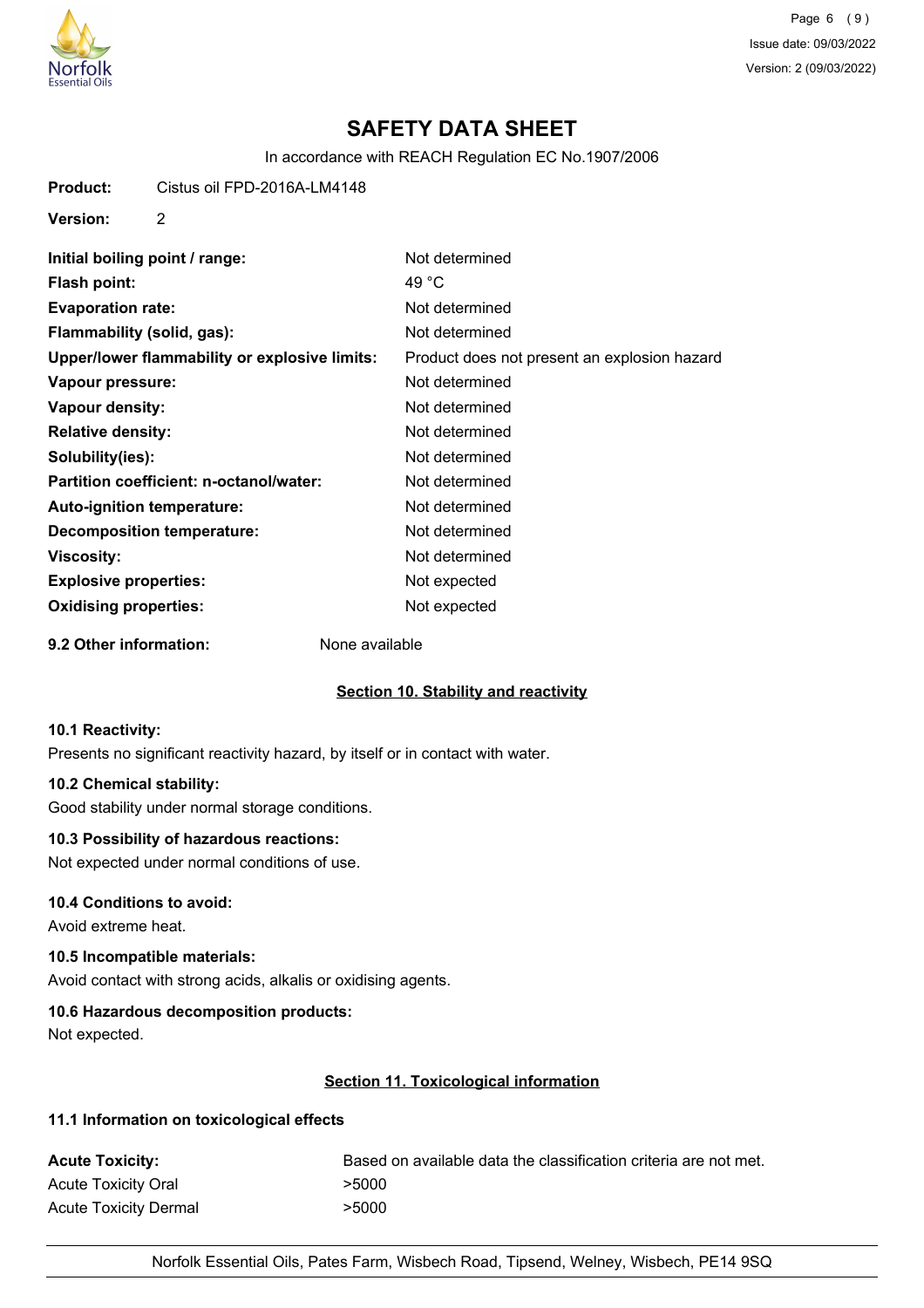

In accordance with REACH Regulation EC No.1907/2006

**Product:** Cistus oil FPD-2016A-LM4148

**Version:** 2

| <b>Acute Toxicity Inhalation</b>          | Not Available                                                    |
|-------------------------------------------|------------------------------------------------------------------|
| <b>Skin corrosion/irritation:</b>         | Skin Corrosion / Irritation Category 2                           |
| Serious eye damage/irritation:            | Based on available data the classification criteria are not met. |
| <b>Respiratory or skin sensitisation:</b> | Sensitization - Skin Category 1                                  |
| Germ cell mutagenicity:                   | Based on available data the classification criteria are not met. |
| Carcinogenicity:                          | Based on available data the classification criteria are not met. |
| <b>Reproductive toxicity:</b>             | Based on available data the classification criteria are not met. |
| <b>STOT-single exposure:</b>              | Based on available data the classification criteria are not met. |
| <b>STOT-repeated exposure:</b>            | Based on available data the classification criteria are not met. |
| <b>Aspiration hazard:</b>                 | <b>Aspiration Hazard Category 1</b>                              |

## **Information about hazardous ingredients in the mixture**

| Ingredient           | <b>CAS</b>       | EC.               | <b>LD50/ATE Oral</b> | LD50/ATE<br><b>Dermal</b> | LC50/ATE<br><b>Inhalation</b> | <b>LC50</b><br>Route     |
|----------------------|------------------|-------------------|----------------------|---------------------------|-------------------------------|--------------------------|
| 14-Carvomenthenol    | $ 562 - 74 - 3 $ | $ 209 - 235 - 5 $ | 1300                 | 2500                      | Not available                 | <b>Not</b><br>lavailable |
| <b>IAcetophenone</b> | $ 98-86-2 $      | 202-708-7         | 500                  | Not available             | Not available                 | <b>Not</b><br>lavailable |

Refer to Sections 2 and 3 for additional information.

# **Section 12. Ecological information**

# **12.1 Toxicity:**

| Toxic to aquatic life with long lasting effects.             |               |
|--------------------------------------------------------------|---------------|
| 12.2 Persistence and degradability:                          | Not available |
| 12.3 Bioaccumulative potential:                              | Not available |
| 12.4 Mobility in soil:                                       | Not available |
| 12.5 Results of PBT and vPvB assessment:                     |               |
| This substance deep not meet the DDT/ D.D. suitanis of DEAQU |               |

This substance does not meet the PBT/vPvB criteria of REACH, annex XIII.

**12.6 Other adverse effects:** Not available

# **Section 13. Disposal considerations**

#### **13.1 Waste treatment methods:**

Dispose of in accordance with local regulations. Avoid disposing into drainage systems and into the environment. Empty containers should be taken to an approved waste handling site for recycling or disposal.

# **Section 14. Transport information**

| 14.1 UN number:                  | UN1169                     |
|----------------------------------|----------------------------|
| 14.2 UN Proper Shipping Name:    | EXTRACTS, AROMATIC, LIQUID |
| 14.3 Transport hazard class(es): | 3                          |
| <b>Sub Risk:</b>                 | -                          |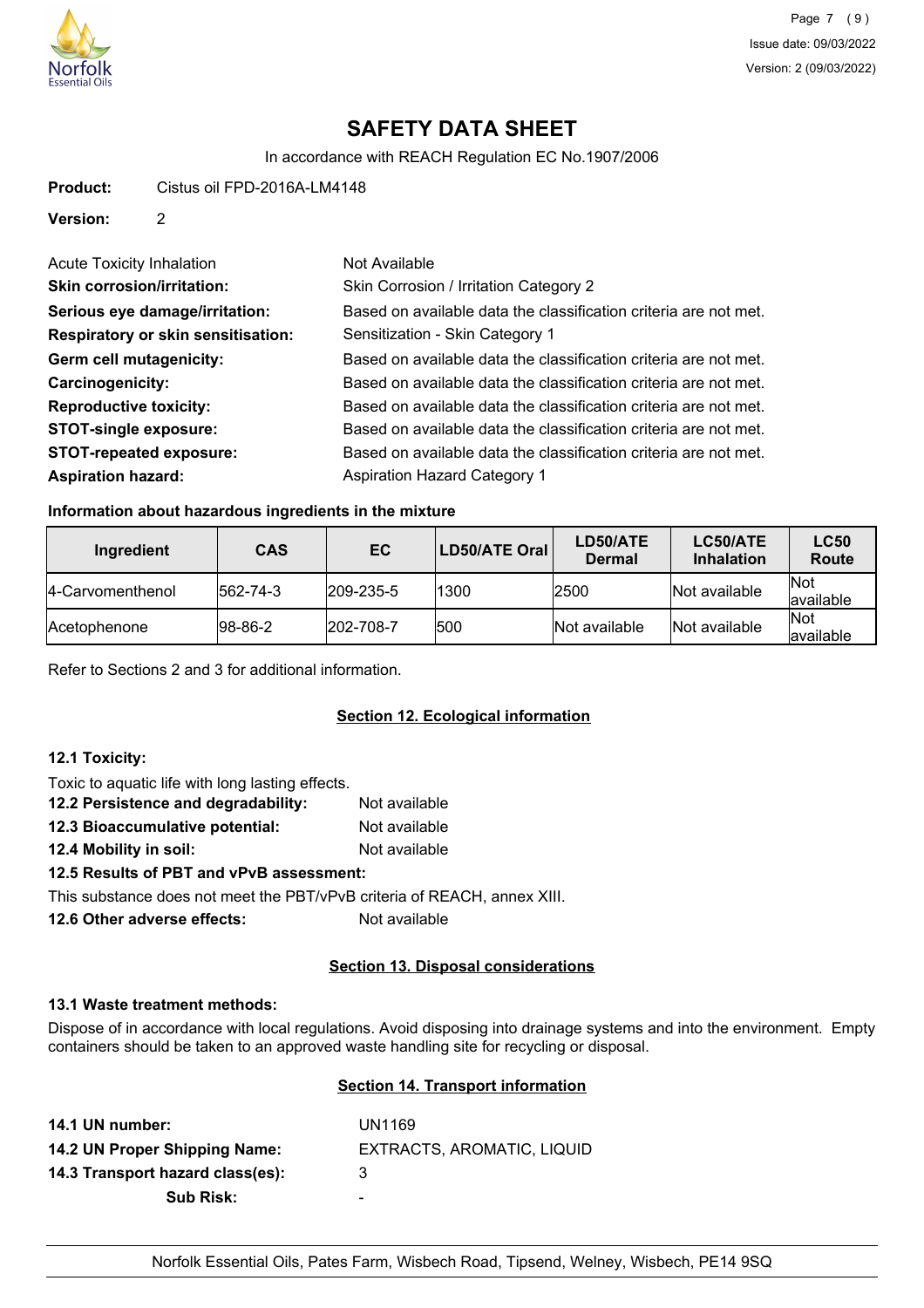

Page 8 (9) Issue date: 09/03/2022 Version: 2 (09/03/2022)

# **SAFETY DATA SHEET**

In accordance with REACH Regulation EC No.1907/2006

**Product:** Cistus oil FPD-2016A-LM4148

**Version:** 2

**14.4. Packing Group:** III

**14.5 Environmental hazards:** This is an environmentally hazardous substance.

**14.6 Special precautions for user:** None additional

**14.7 Transport in bulk according to Annex II of MARPOL73/78 and the IBC Code:**

Not applicable

## **Section 15. Regulatory information**

## **15.1 Safety, health and environmental regulations/legislation specific for the substance or mixture**

Water Hazard Class (WGK): 2

# **15.2 Chemical Safety Assessment**

A Chemical Safety Assessment has not been carried out for this product.

# **Section 16. Other information**

| <b>Concentration % Limits:</b>  | EH C2=15.77% EH C3=1.58% SCI 2=53.76% SS 1=7.69% AH 1=23.26% |
|---------------------------------|--------------------------------------------------------------|
| <b>Total Fractional Values:</b> | EH C2=6.34 EH C3=63.40 SCI 2=1.86 SS 1=13.00 AH 1=4.30       |
| Koy to rovicione:               |                                                              |

**Key to revisions:**

Concentration % Limits SECTION 3: Composition/information on ingredients Total Fractional Values

## **Key to abbreviations:**

| <b>Abbreviation</b> | <b>Meaning</b>                                                     |
|---------------------|--------------------------------------------------------------------|
| Acute Tox, 4        | Acute Toxicity - Oral Category 4                                   |
| Aquatic Acute 1     | Hazardous to the Aquatic Environment - Acute Hazard Category 1     |
| Aquatic Chronic 1   | Hazardous to the Aquatic Environment - Long-term Hazard Category 1 |
| Aquatic Chronic 2   | Hazardous to the Aquatic Environment - Long-term Hazard Category 2 |
| Asp. Tox 1          | Aspiration Hazard Category 1                                       |
| Eye Dam. 1          | Eye Damage / Irritation Category 1                                 |
| Eye Irrit. 2        | Eye Damage / Irritation Category 2                                 |
| Flam. Liq. 3        | Flammable Liquid, Hazard Category 3                                |
| Flam. Sol. 2        | Flammable Solid, Hazard Category 2                                 |
| H226                | Flammable liquid and vapour.                                       |
| H228                | Flammable solid.                                                   |
| H302                | Harmful if swallowed.                                              |
| H304                | May be fatal if swallowed and enters airways.                      |
| H314                | Causes severe skin burns and eye damage.                           |
| H315                | Causes skin irritation.                                            |
| H317                | May cause an allergic skin reaction.                               |
| H319                | Causes serious eye irritation.                                     |